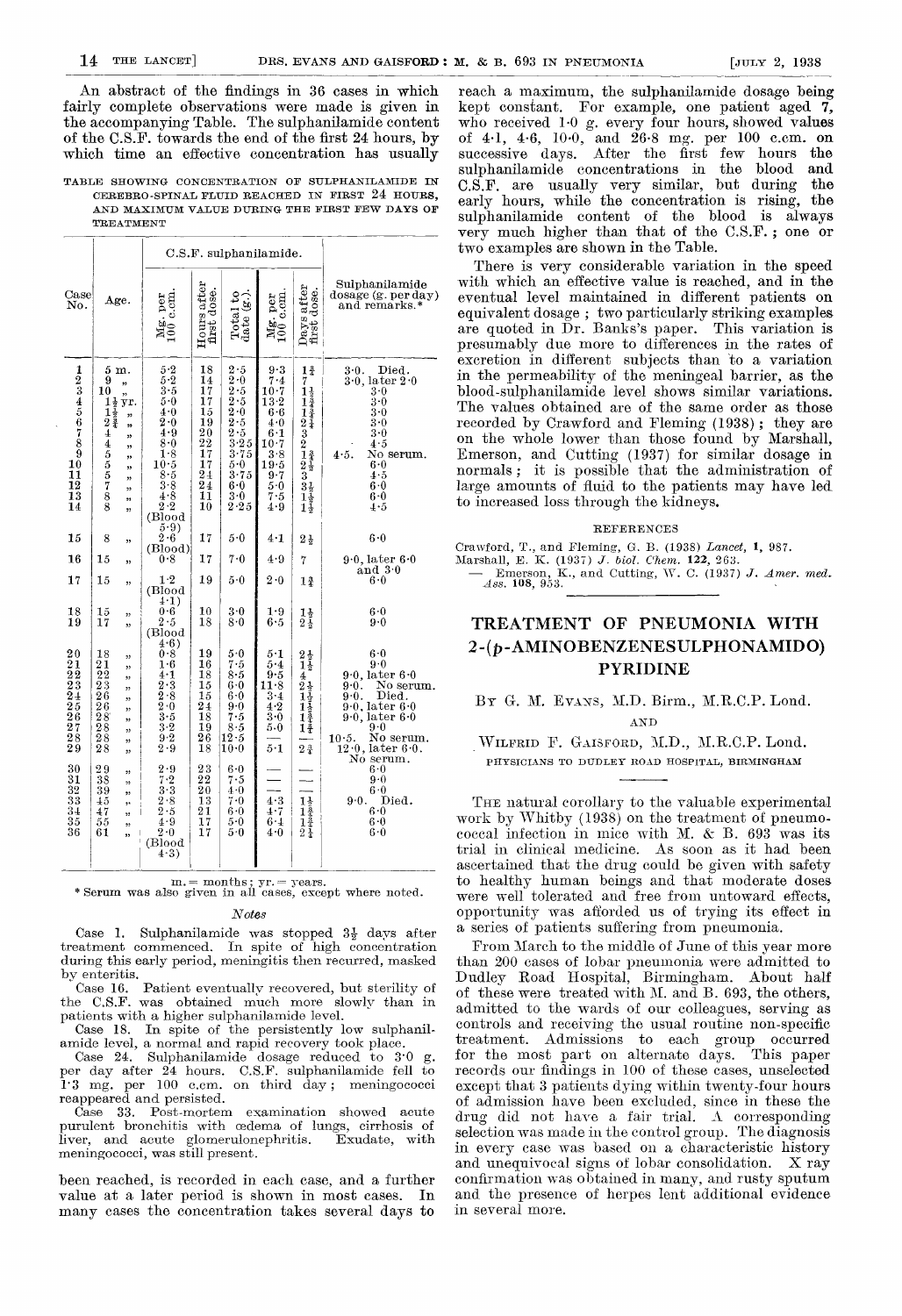It is difficult to assess impartially the results of treatment in pneumonia other than by consideration of the case-mortality rate. The dramatic improvement which may occur at the crisis tends to focus undue attention on the treatment being employed at that time. Many new methods of treatment when first employed appear to meet with success, but this is not always substantiated by experience. The striking fall in mortality following the use of M. & B. 693 has, however, led us to publish this paper now in the hope that our findings may be confirmed.

### METIIOD OF ADMINISTRATION AND DOSAGE

M. & B. 693 is made up in 0.5 g. tablets and is given by mouth. The tablets have a faintly bitter taste which is, however, insufficient to cause nausea. They are insoluble but may be crushed and given in suspension or may be swallowed whole.

At the beginning of this investigation, when the clinical effects were unknown, small doses were given. For the first five weeks, when approximately 60 per cent. of the cases were admitted, the average dose was 1 tablet four-hourly for 3 to 4 days, followed by 1 tablet twice daily for a further 2 or 3 days, giving an average total of 12 g. Later on, larger initial doses were given and careful watch was kept on the blood picture, frequent white cell counts being made. When it became apparent that there was no tendency to the development of granulopenia many of these counts were discontinued and it was decided to administer large doses during the 72 hours immediately following admission, the routine being to give 2 g. (i.e., 4 tablets) statim, and 1 g. four hourly thereafter, making an average total intake in the later cases of about 25 g. In a few cases this dosage was exceeded and a maximum of 9 g. has been given in the first 24 hours, with beneficial result. It was found that with this method the temperature and toxic symptoms, especially delirium, subsided more rapidly.

Cyanosis appeared in about a quarter of the intensively treated patients, but disappeared promptly when the drug was withdrawn. Spectroscopic examination of the blood revealed the presence of methaemoglobin in 6 of these cases. There was no sulphaemoglobinaemia.

Except in two cases (41 and 70), no special treatment was given in addition to the M. & B. 693, beyond such sedatives as were necessary to ensure adequate rest. Case 41 was venesected, 450 c.cm. blood being withdrawn with prompt relief. Case 70, who persistently refused all fluids, was given an intravenous dextrose-saline without effect.

### INCIDENCE AND MORTALITY

The age of patients ranged in both treated and control cases from 8 to 68 years. The sex-incidence was 61 per cent. males and 39 per cent. females in the treated series, and 67 per cent. males and 33 per cent. females in the control series. Typing of the pneumococcus from the sputum was attempted in all cases in which sputum was available and gave the following results : Type I, 28 ; Type II, 8 ; Type III, 3; Group IV, 5. In the remainder it was impossible to identify the type. Such small numbers are insufficient for correlating the mortality figures with the type, but further work on  $\quad$  this is being done. White blood-cell counts were made in 54 cases. At the beginning the counts were made irregularly throughout the period of treatment, but when the giving of larger doses became a routine practice, counts were made im-

mediately on admission to the ward, again 4 hours later, and thereafter at 12 or 24 hour intervals.

Although the virulence of the pneumococcus may vary from year to year, and from one season to another, yet the case-mortality rate appears to remain fairly constant. Thus Joules (1933), in a survey of 497 cases from Selly Oak Hospital, Birmingham, found a gross rate of 25.6 per cent. (20.6 per cent. excluding cases that died within 36 hours of admission). Davies, Graham-Hodgson, and Whitby (1935) found a rate of 19 per cent. in their series of 859 cases from the Middlesex and Royal Free Hospitals, London.

The case-mortality rates at Dudley Road Hospital have been investigated for the past two years and give the following figures. From January to April, 1937, 195 cases of lobar pneumonia were admitted giving a rate of 25-6 per cent. From January to March this year 136 cases were admitted with a case-mortality rate of 30 per cent., giving an average combined rate of 27-8 per cent., very similar to the figure obtained in the present control series (Table I). Davies, Graham-Hodgson, and Whitby point out that all observers have noted the great increase in mortality with age and that if the selection of cases be limited to those between 10 and 40 years of age, the rate is considerably reduced (to  $8.6$  per cent. in their series and 12.5 in Joules's). In our series it is reduced from 8 per cent. to 3 per cent., and in the controls from 27 per cent. to 16 per cent. Of the 8 fatal cases 6 died during the first few weeks of this investigation when we were giving small doses (an average of 3 g. daily) and we now consider such small dosage inadequate in severe cases. Furthermore, 4 of these were suffering from pre-existing complications. In the control series a third of the deaths occurred in the first five weeks and twothirds in the following six weeks, which suggests that there was no diminution in the spontaneous virulence of the epidemic (see below).

The severity of the disease has been depicted in the protocols by the traditional one, two and three plus signs. It is interesting that there were 26 per cent. "three plus" cases. which approximates " three plus " cases, which approximates closely to the generally accepted case-mortality figure. Of these 26 cases 19 survived. The age-incidence is given in Table  $I :=$ 

TABLE I.-CASE-MORTALITY RATE TREATED CASES

| Age in | $vears$ — | $8 - 19$ | $20 - 29$ | $30 - 39$    | $40 - 49$        | $50 - 59$               | $60$ and<br>over. | Total. |
|--------|-----------|----------|-----------|--------------|------------------|-------------------------|-------------------|--------|
| Cases  |           | 31       | 20        | 18           | 13               | 13                      | 5                 | 100    |
| Deaths |           | 1        | $\bf{0}$  | $\mathbf{1}$ | $\boldsymbol{2}$ | 3                       | 1                 | -8     |
| Cases  | $\cdot$ . | 25       | 19        | 24           | 22               | 6                       | 4                 | 100    |
|        |           |          |           |              |                  |                         |                   |        |
|        | Deaths    | 1        | 5         | - 5          | 9                | $\overline{\mathbf{4}}$ | 3                 | 27     |

In the first five weeks when small doses of M. & B. 693 (average 3 g. daily) were in use 6 deaths occurred. Of these cases 2 were given the larger doses at present considered to be adequate.

CASE 6 was a man of 45 admitted on the fourth day of illness with consolidation at the left base. Group IV pneumococci were present in the sputum. The initial white blood count (W.B.C.) was 19,400  $\mathbf{A}2$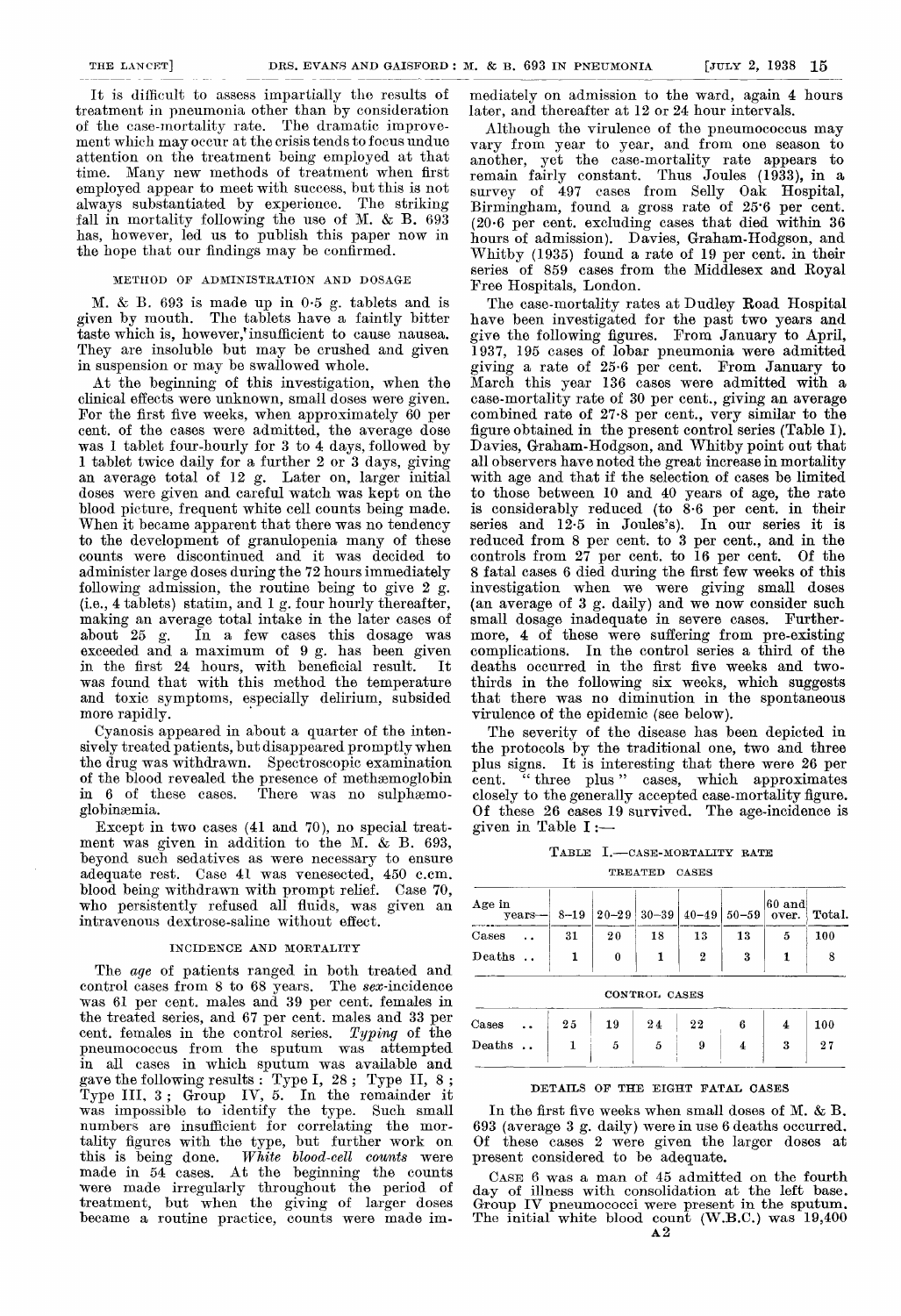$\overline{a}$ 

# SAMPLE OF PROTOCOLS (EVERY FIFTH CASE)

|              |                |               |                            |                            |                                   |                                          | Pre-                                         | Dosage.                                                                                                                                                                              |                |                                                                                          |                                                                                                                                |         |
|--------------|----------------|---------------|----------------------------|----------------------------|-----------------------------------|------------------------------------------|----------------------------------------------|--------------------------------------------------------------------------------------------------------------------------------------------------------------------------------------|----------------|------------------------------------------------------------------------------------------|--------------------------------------------------------------------------------------------------------------------------------|---------|
|              |                | No. Sex. Age. | Lesion.                    | Day<br>оf<br>ill-<br>ness. | оf<br>illness.                    | Degree Temp.fell:<br>day of<br>illness.  | existing<br>complica-<br>tions.              | Method.                                                                                                                                                                              | Total<br>(g.). | Effects.                                                                                 | Complications of<br>pneumonia.                                                                                                 | Result. |
| $\mathbf{1}$ | м.             | $2\,8$        | <b>RUL</b>                 | 4th                        | $+$                               | 7th                                      | $\ddot{\phantom{0}}$                         | 0.5g. q.q.h., 3 days.                                                                                                                                                                | 7.5            | Normal course.                                                                           |                                                                                                                                | Cured.  |
| 6            | М.             | 45            | LLL                        | 4th                        | $+ + +$                           | Low inter-<br>mittent T.                 | $\ddot{\phantom{a}}$ .                       | 1 g. on admission;<br>$2.5$ g. daily, $3$ days.                                                                                                                                      | 8.5            | $\bullet$ $\bullet$                                                                      | . .                                                                                                                            | Died.   |
| 11           | F.             | 51            | <b>RLL</b>                 | 5th                        | $++$                              | until death.<br>6th                      | Chronic<br>nephritis.                        | $0.5$ g.q.q.h., 4 days.                                                                                                                                                              | 10.5           | $\ddot{\phantom{1}}$ .                                                                   | $\ddot{\phantom{0}}$                                                                                                           | Died.   |
| 16           | м.             | 51            | RLL                        | 8th                        | $^{+}$                            | 9th                                      | Chronic                                      | $0.5g$ .q.q.h., $3 days$ ;<br>bronchitis. $0.5$ g. t.d.s., 1 day.                                                                                                                    | 7.5            | Prompt<br>response in<br>$12$ hours.                                                     | $\ddot{\phantom{1}}$                                                                                                           | Cured.  |
| 21           | $\mathbf{F}$ . | 12            | LLL                        | 4th                        | $\boldsymbol{+}$ $\boldsymbol{+}$ | $\ddot{\phantom{1}}$                     | $\ddot{\phantom{1}}$                         | 1 g. q.q.h., 5 days;<br>$0.5$ g. q.q.h., 1 day.                                                                                                                                      | 36             | Cyanosis<br>(methæmo-<br>globinemia).                                                    | Staph. empyema<br>L. base; drained<br>18th day.                                                                                | Cured.  |
| 26           | м.             | 42            | $R \rightarrow LUL$        | 4th                        | $++$ $+$                          | 7th                                      | $\bullet$ $\bullet$                          | 0.5g. q.q.h., 4 days;<br>$0.5$ g. b.d., 1 day;<br>1st course.<br>$0.5$ g.t.d.s., $3$ days;<br>$0.5g. q.q.h.$ , $5days;$<br>$0.5$ g. b.d., 1 day;<br>$2\mathrm{nd}\ \mathrm{course}.$ | 9.5<br>18      | W.B.C. fell to<br>$4200$ during<br>1st course;<br>rose steadily<br>during 2nd<br>course. | Appeared to be<br>dying with 2nd<br>area of pneu-<br>monia until dosage<br>increased on 10th<br>$\frac{day}{dx}$<br>admission. | Cured.  |
| 31           | F.             | 17            | LLL                        | 7th                        | $+ + +$                           | $\ddot{\bullet}$                         | $Syn$ -pneu-<br>monic<br>empyema.            | $0.5$ g. q.q.h.                                                                                                                                                                      | 36             | $\ddot{\phantom{1}}$                                                                     | $\ddot{\phantom{1}}$                                                                                                           | Died.   |
| 36           | F.             | 21            | RLL                        | 6th                        | $^{+}$                            | 7th                                      | $\ddot{\phantom{a}}$                         | $0.5$ g. q.q.h.                                                                                                                                                                      | 9              | Prompt<br>response in<br>24 hours.                                                       | $\bullet$ $\bullet$                                                                                                            | Cured.  |
| 41           | м.             | 57            | <b>RUL</b>                 | 4th                        | $+ + +$                           | T. raised<br>irregularly<br>for 16 days. | In extremis<br>on admis-<br>sion.            | $0.5$ g. q.q.h.                                                                                                                                                                      | 36             | $\ddot{\phantom{a}}$                                                                     | Spread to LLL.<br>Temporary glyco-<br>suria controlled<br>by insulin,<br>$10$ units b.d.                                       | Cured.  |
| 46           | M.             | 33            | LLL                        | 2nd                        | $^{+}$                            | 3rd                                      | $\bullet\hspace{0.4mm}\bullet\hspace{0.4mm}$ | $0.5$ g. q.q.h.                                                                                                                                                                      | 6              | Prompt<br>response in<br>$24$ hours                                                      |                                                                                                                                | Cured.  |
| 51           | F.             | 32            | LLL                        | 4th                        | $+$                               | 8th                                      | $\bullet$ .                                  | $0.5$ g.q.q.h.                                                                                                                                                                       | 15             | Normal course.                                                                           | $\ddot{\phantom{1}}$                                                                                                           | Cured.  |
| 56           | M.             | 44            | LLL                        | 3rd                        | $+ +$                             | 5th                                      | $\ddot{\phantom{0}}$                         | $0.5$ g. q.q.h.                                                                                                                                                                      | 12             | Normal course.                                                                           | $\ddot{\phantom{0}}$                                                                                                           | Cured.  |
| 61           | М.             | 57            | LLL                        | 4th                        | $+ +$                             | $\ddot{\phantom{0}}$                     | $\ddot{\phantom{1}}$                         | $0.5$ g. q.q.h.                                                                                                                                                                      | 8              | $\ddot{\phantom{0}}$                                                                     | $\Lambda$ dvanced<br>myocarditis.                                                                                              | Died.   |
| 66           | F.             | 14            | LLL-><br>LUL               | $2nd$ $\mid$               | $+ + +$                           | 4th                                      | $\ddot{\phantom{0}}$                         | 1 g. q.q.h., 3 days;<br>$0.5$ g. q.q.h., 1 day.<br>$0.5$ g. q.q.h., $3$ days.                                                                                                        | $20\,$<br>9    | Dramatic<br>response.                                                                    | $\ddot{\phantom{1}}$                                                                                                           | Cured.  |
| 71           | м.             | 43            | LLL                        | $2\mathrm{nd}$             | $+$                               | 4th                                      | $\bullet$ $\bullet$                          | 1 g. q.q.h., 7 days;<br>0.5g. q.q.h., 4 days.                                                                                                                                        | 45             | 693 contd. for<br>$10 \ \mathrm{days}$ as<br>spike of T.                                 | $\sim$                                                                                                                         | Cured.  |
| 76           | F.             | 18            | $LLL \rightarrow$<br>apex. | 3rd                        | $++$                              | 9th                                      | $\ddot{\phantom{1}}$                         | 1 g. q. q.h., 7 days;<br>$0.5$ g.q.q.h., $2$ days.                                                                                                                                   | 47.5           | on 3rd day.<br>$\ddot{\phantom{1}}$                                                      | Lung collapse.                                                                                                                 | Cured.  |
| 81           | м.             |               | 24  L. apex.   $4th$       |                            | $+ +$                             | 5th                                      | $\ddot{\phantom{1}}$                         | 1 g. q.q.h., 3 days;<br>$0.5$ g.q.q.h., $2$ days.                                                                                                                                    | 26.5           | Response in<br>$24\;{\rm hours}$ ;<br>cyanosis.                                          | $\ddot{\phantom{0}}$                                                                                                           | Cured.  |
| 86           | м.             | $25\,$        | RLL                        | 2nd                        | $++$                              | 4th                                      | $\ddot{\phantom{1}}$                         | $2$ g. stat., then<br>$0.5$ g. q.q.b.                                                                                                                                                | 42             | Prompt<br>response in                                                                    | Resolution<br>delayed for<br>2 weeks.                                                                                          | Cured.  |
| 91           | F.             | 67            | <b>RLL</b>                 | 3rd                        | $++$                              | 4th                                      | $\ddot{\phantom{1}}$                         | 2 g. stat., then<br>1 g. q. q.h.                                                                                                                                                     | 6              | 36 hours.<br>Prompt<br>response in<br>$24$ hours.                                        | $\sim$ $\sim$                                                                                                                  | Cured.  |
| 96           | M.             | 21            | LLL                        | 1st                        | $+$                               | 3rd                                      | $\bullet$ $\bullet$                          | 2 g. stat., then<br>1 g. q.q.h.                                                                                                                                                      | $20\,$         | $\mathbf{Promot}$<br>response in<br>$36$ hours.                                          | $\bullet$ $\bullet$                                                                                                            | Cured   |

# OTHER CASES REFERRED TO IN TEXT

| 19    | M. 18          |    | RLL        | 2nd | $+$         | 4th                | $\ddot{\bullet}$                                               | $ 0.5 \text{ g. q.} q. h., 4 \text{ days };$<br>$0.5$ g. b.d., 2 days. | 12 | Response in<br>48 hours.              | $\ddot{\phantom{a}}$                                                                                  | Cured. |
|-------|----------------|----|------------|-----|-------------|--------------------|----------------------------------------------------------------|------------------------------------------------------------------------|----|---------------------------------------|-------------------------------------------------------------------------------------------------------|--------|
| 32    | $\mathbf{F}$ . | 65 | LLL        | 8th | $+ + +$     | 9th                | $\bullet$                                                      | $0.5$ g. q.q.h.                                                        | 12 | $\cdot$ .                             | Empyema ; chest Cured.<br>aspirated on 18th<br>day and staph.<br>pus withdrawn.<br>Spont. absorption. |        |
| 35    | М.             | 40 | <b>RLL</b> | 4th | $+ + +$     | 9th                | Bronchitis.                                                    | $0.5$ g. q.q.h.                                                        | 12 | $\bullet$ $\bullet$                   | Signs of fluid R.<br>base with rise of<br>T. after 3 weeks.<br>Spont absorption.                      | Cured. |
| 37    | M.             | 28 | LLL        | 1st | $+ +$       | 4th                | $\ddot{\phantom{0}}$                                           | $0.5$ g.q.q.h., 4 days;<br>then b.d. 12 days.                          | 24 | $\ddot{\phantom{1}}$                  | Empyema (sterile)<br>pus). Spont.<br>absorption on<br>14th day.                                       | Cured. |
| $70-$ | Μ.             | 55 | LLL        |     | $4th + + +$ | T. per-<br>sisted. | $\rm Heary$<br>smoker:<br>alcoholic;<br>chronic<br>bronchitis. | 1 g. q.q.h., 5 days.                                                   | 27 | 693 appeared<br>to have no<br>effect. | Delirium.<br>Tympanites.                                                                              | Died.  |

 $q.q.h. = four hourly.$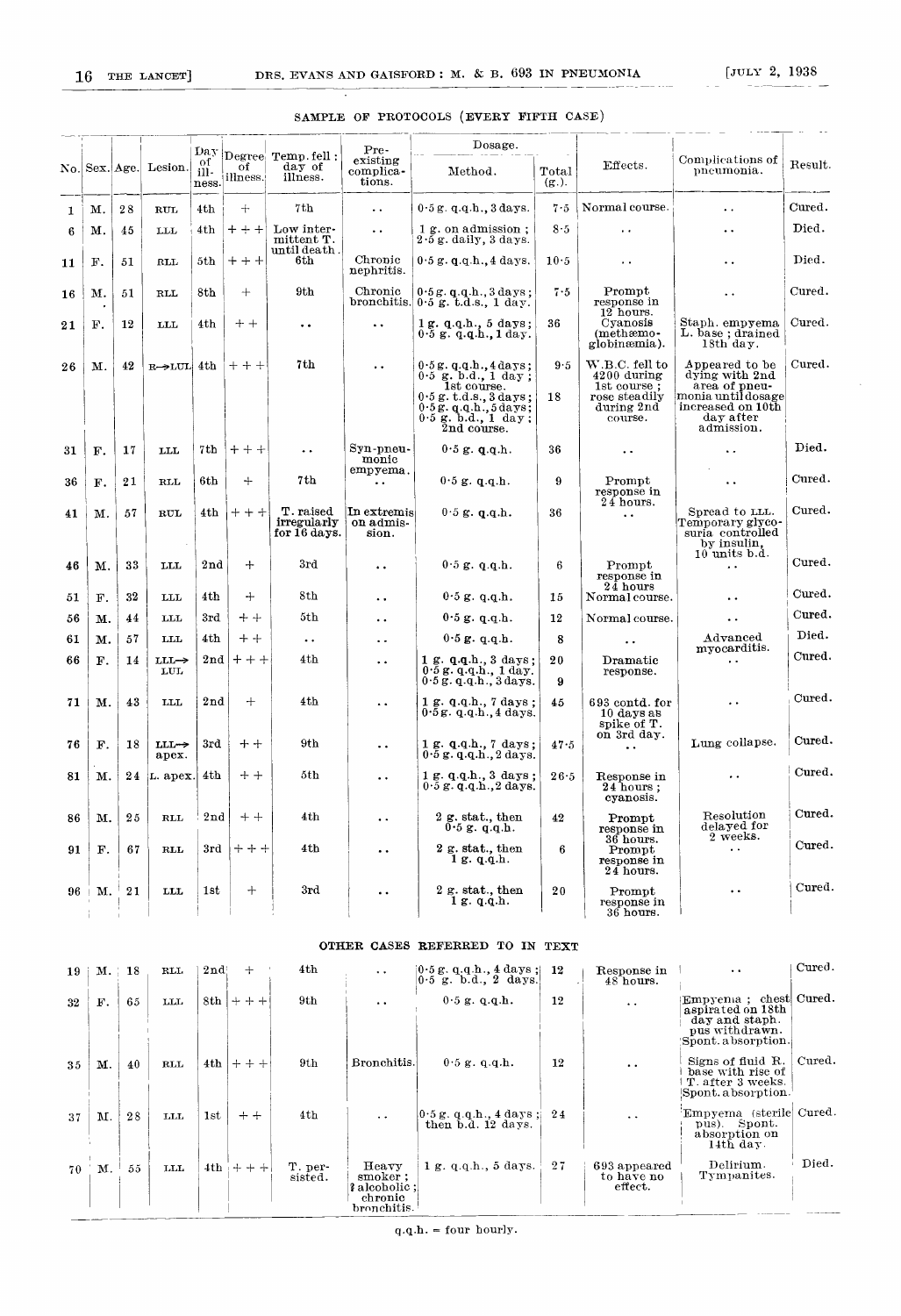and three days later was 24,200. Low intermittent temperature continued till the patient died six days after admission. The total dosage of M. & B. 693 was  $8.5$  g. in four days. Permission for postmortem examination was not granted.

CASE 11 was a debilitated woman of 51 admitted on the fifth day of illness with pneumonia at the right base. The W.B.C. was z8,200 ; no sputum was obtained. The urine contained a cloud of albumin and granular casts. The patient's temperature fell from 102° F. to normal in 36 hours without any reduction of toxaemia. The total dosage of M. & B. 693 was 10'5 g. in four days. The patient died five days after admission. Post mortem the R.L.L. showed red hepatisation and fibrinous exudate over the pleura. The L.L.L. showed patchy broncho-pneumonia, greyish in colour. The coronary arteries were atheromatous and the kidneys showed chronic nephritis.

CASE 12 was a man of 44 who was admitted on the eighth day of his illness with consolidation at both bases. He gave a history of

chronic bronchitis since being gassed in the war. Group IV pneumococci were found in the sputum. The initial W.B.C. was 8400 and five days later it was 22,000. The patient's tempera- $\textrm{ture}$   $\textrm{frell}$  from  $99.8^{\circ}$  F. to  $97^{\circ}$  F. in  $36$  hours, without any improvement in the general condition ; slight jaundice developed on the day after admission. The patient received 9-5 g. of M. & B. 693 in five<br>days. He died six

days. He died six<br>days after admisdays after admission. No P.-M. No P.-M. CASE 13 was a man of 61 who was admitted on the eighth day of his illness with consolidation of the R.M.L. He gave a history of chronic bronchitis for ten years and had marked arteriosclerosis. No sputum was obtained. The W.B.C. was 6000. .tie receIvea u g. 01



pyrexia. FIG. 1 (Case

days. His temperature remained unsettled and he died on the fourth day in hospital. No. P.-M.

CASE 31 was a girl of 17 who was admitted on the eighth day of a L.L.L. pneumonia and who had a syn-pneumonic empyema. Hæmolytic staphylococci and pneumococci were cultured from the pus. The patient received 36 g. of M. & B. 693 which had no apparent effect and death occurred thirteen days after admission. Post mortem a pyopneumothorax and underlying consolidation at the left base were shown.

CASE 61 was an obese man of 57 who was admitted on the fifth day of a L.L.L. pneumonia complicated by myocarditis and chronic bronchitis. He died on the seventh day after 8 g. of M. & B. 693 which had had no effect. No  $P.-M$ .

CASE 68 was a woman of 39 admitted on the fourth day of illness with consolidation at both bases.<br>Type II pneumococci were found in the sputum. The Type II pneumococci were found in the sputum. The initial W.B.C. was 10,500 and there was no increase in the first week after which it rose to 31,000 and 27,000 in the second week. The toxamia and remittent temperature continued till the patient remittent temperature continued till the patient died on the nineteenth day after admission. She had received a total of 51 g. of M. & B. 693 in nine days. Post mortem, resolving pneumonia at both bases and small scattered staphylococcal abscesses were shown.

CASE 70 was a man of 55 admitted on the fourth day of illness with Type I pneumonia at the L.L.L. and who had had chronic bronchitis for eight years.



FIG. 2 (Case 26).-Spread from right upper lobe to left upper lobe on ,twelfth day. Admitted March 29th.

The daily W.B.C. were 8100, 13,800, and 21,000. Blood culture was sterile on the day before the patient died. He continued febrile and delirious until death five days after admission. He received 27 g. of M. & B. 693 in five days, but did not respond to treatment. Post mortem the L.L.L. showed red hepatisation with a central grey area. Early pneu- $\text{monia was present in the upper half of the R.L.L.}$ 

#### EFFECTS OF THE DRUG

The concentration which M.  $\&$  B. 693 attains in the bood and its subsequent fate in the body are problems outside our scope, but they are under investigation elsewhere. The effects of the drug on the temperature, the white blood-cells, and the incidence of complications were studied. There was no evidence of renal damage as determined by routine examination of the urine and post-mortem findings.

Temperature.-Table II shows the day of illness on admission to the hospital both of the treated cases and of the controls. It will be seen that they



FIG. 3 (Case 66).—Secondary pyrexia associated with spread of disease from left base to left apex. Admitted April 26th.

are fairly comparable. Table III shows the day of disease on which the temperature fell.

Table II and Table III (the latter referring only to those patients who survived) should be read in conjunction with the following figures showing the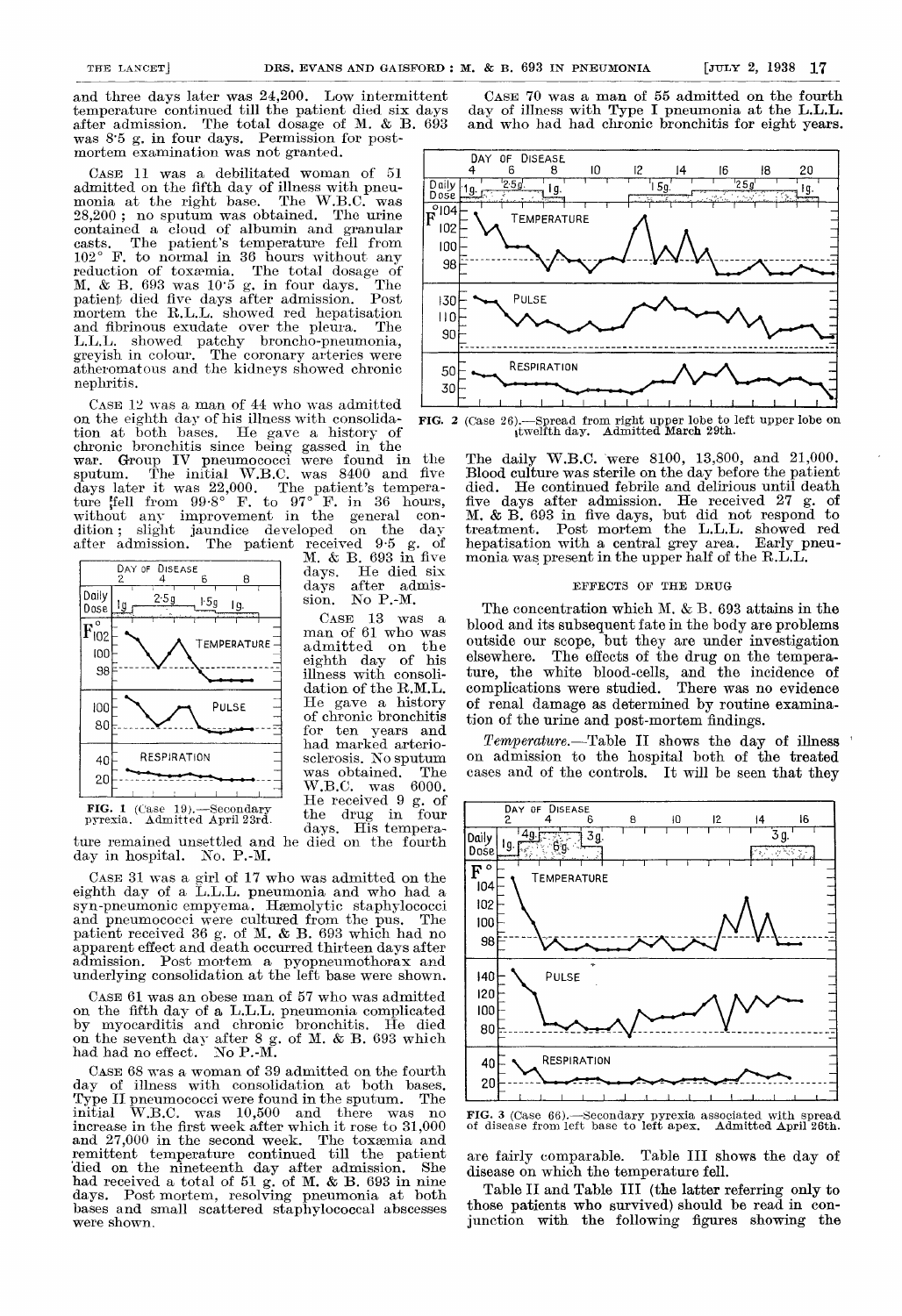number of cases in which the temperature fell within 24 and 48 hours of admission to hospital.

Among the treated cases the temperature in 37 fell within the first 24 hours and in a further 23 in the next 24 hours, making a total of 60 in which the temperature fell within 48 hours. Among the controls, the temperature in 16 fell in the first 24 hours and in 18 in the second, making a total of 34 in which the temperature fell within 48 hours.

Thus, taking into consideration the similarity of the two series in Table II, and making allowance for the crisis to be expected in any lobar pneumonia, the treated cases showed a distinct advantage over the controls. The fall of temperature was in most cases accompanied by diminution of toxaemia and in those patients with delirium the sensorium cleared rapidly. It did not, however, take the place of a normal crisis, being less dramatic and followed by a more gradual clinical improvement. When small doses of M. & B. 693 were being employed, it was found in some cases that the temperature, having become normal for one to three days, rose again. Fig. 1, from Case 19, is an illustration. In a few other cases this secondary pyrexia was accompanied<br>by a spread of the pneumonic process. Thus Case 26, a patient with a right upper lobe pneumonia, developed a left upper lobe involvement on the twelfth day (nine days after admission) (Fig. 2). In Fig. 3 the secondary pyrexia is shown occurring eleven days after admission in Case 32 and associated with a spread from the left base to the left apex.

TABLE II

| Day of illness<br>on admission 1st 2nd 3rd 4th 5th 6th 7th 8th 9th |  |          |  |  |  |
|--------------------------------------------------------------------|--|----------|--|--|--|
| Cases treated $2 \mid 17 \mid 21 \mid$                             |  | $+28+10$ |  |  |  |
| Controls $\ldots$ 6                                                |  |          |  |  |  |

TABLE III

| Day of illness<br>which<br>on<br>temp. fell   1st   2nd   3rd   4th   5th   6th   7th   8th   9th   Later |  |    |    |    |    |                 |  |  |
|-----------------------------------------------------------------------------------------------------------|--|----|----|----|----|-----------------|--|--|
| Cases treated 0                                                                                           |  | 11 | 18 | 14 |    | 14              |  |  |
| $\rm Controls$<br>$\ddots$ 0                                                                              |  | 2  | 6  |    | -9 | 13 <sup>1</sup> |  |  |

Whatever the explanation of these anomalies may be, since resorting to larger doses of M. & B. 693 no further such cases have been encountered.

White blood count.--No case of granulopenia was observed. In 3 cases the counts fell to below 5000, a point of no evil prognostic significance as all three recovered. The highest count obtained was 58,000 and there were two of over 40,000 : these also made a normal recovery. There was no evidence that M. & B. 693 had any constant effect on the white cells ; high counts before the crisis fell rapidly after it and those which were slightly raised remained One case in the control series showed a fall from 13,000 on the third to 1100 on the eleventh day with almost complete agranulocytosis and was fatal. In the treated series 4 fatal cases showed low initial figures, rising slowly with successive counts. One patient (Case 26) showed a fall from 12,000 to 4200 in two days and then developed further consolidation during the second week. In this second attack, similarly treated with M. & B. 693, the white blood count remained apparently unaffected, giving counts of 17,900 and 15,900. He ultimately recovered (see also Fig. 2).

Table IV shows some of the serial counts obtained in the later cases when the large doses were being employed ; the figures are not significantly different from those observed in the control cases.

TABLE IV

| $\csc$<br>$\sim$ 100 $\sim$                              | 64                                                                  | 88                                          | 92 | 9.5 | 97    | 99                                                    |
|----------------------------------------------------------|---------------------------------------------------------------------|---------------------------------------------|----|-----|-------|-------------------------------------------------------|
| W.B.C.<br>before<br>$t$ reatment<br>$\ddot{\phantom{a}}$ |                                                                     | $33,000$ 11,400 18,500 13,900 12,400 28,100 |    |     |       |                                                       |
| After 4 hours—i.e.,<br>2 g. of M. & B. 693               |                                                                     |                                             |    |     |       | $35,800$ $14,900$ $17,500$ $10,300$ $12,400$ $44,300$ |
| $\operatorname{After} 24 \text{ hours}$                  | $\vert$ 18,200 $\vert$ 11,100 $\vert$ 15,000 $\vert$ 26,400 $\vert$ |                                             |    |     |       | 6,900 30,800                                          |
| 48<br>,<br>$\bullet$                                     | $\mid$ 16,350 $\mid$ 17,300 $\mid$ 11,550 $\mid$ 16,000 $\mid$      |                                             |    |     |       | 5,800 39,100                                          |
| 72<br>,<br>$\overline{\mathbf{5}}$                       |                                                                     | $\left  2\,4,100 \right  22,400$            |    |     | 4.800 |                                                       |
|                                                          |                                                                     |                                             |    |     |       |                                                       |

Complications encountered were the cases of secondary spread previously mentioned, 2 cases in which resolution was delayed for two weeks, 2 cases of pulmonary collapse, and 6 of empyema. Of the empyemas 2 were pneumococcal (both Type I), 3 grew Staphylococcus aureus, and 1 was sterile. The incidence of empyema was higher than in the control series in which there was only 1. It was also higher than the average figure of 2-3 per cent. given by Osler. We have no explanation to offer either for the number of empyemas or the high incidence of staphylococcal infection.

Of the empyema cases 2 (Nos. 37 and 32) absorbed<br>spontaneously after a single diagnostic aspiration; one of these was staphylococcal and the other sterile. Of the others 3 were drained and recovery ensued. The sixth (Case 31) had a syn-pneumonic empyema<br>and died. Culture of the pus showed Staphylococcus and died. Culture of the pus showed Staphylococcus aureus and pneumococcus. A further case (No. 35) showed X ray evidence of fluid at the right base which was absorbed gradually without aspiration.

The protocols of the 100 cases treated are available for inspection.\*

### SUMMARY

The results of treatment of 100 cases of lobar pneumonia with M. & B. 693 are given. The case-mortality rate was 8 per cent. as compared with 27 per cent. in a control series observed at the same time.

### Addendum

#### RESPIRATORY INFECTIONS IN CHILDREN

M. & B. 693 has also been used in the children's wards in cases of pneumonia, broncho-pneumonia, otitis, and upper respiratory infection.

The cases of broncho-pneumonia treated numbered 40, with 2 deaths. Both of these, girls of 4 and 5 years old respectively, also had pneumococcal peritonitis. One infant, aged 1 year, with bronchopneumonia, who developed whooping-cough and was too ill to be transferred to the fever hospital, responded in twenty-four hours to 0-25 g. four-hourly. The youngest patient treated was 6 weeks old. others were all comparatively mild cases; consequently it is too early yet to form an opinion as to the place M. & B.  $693$  may take in the treat-<br>ment of pneumococcal infections in infancy. There ment of pneumococcal infections in infancy. was no difficulty in getting any of the babies to take the tablets, which were crushed and suspended in milk or glucose-saline, nor was there any vomiting.<br>or diarrhoea afterwards. No toxic manifestations were observed.

<sup>\*</sup> The protocols will be issued with the reprints of this article.-ED. L.